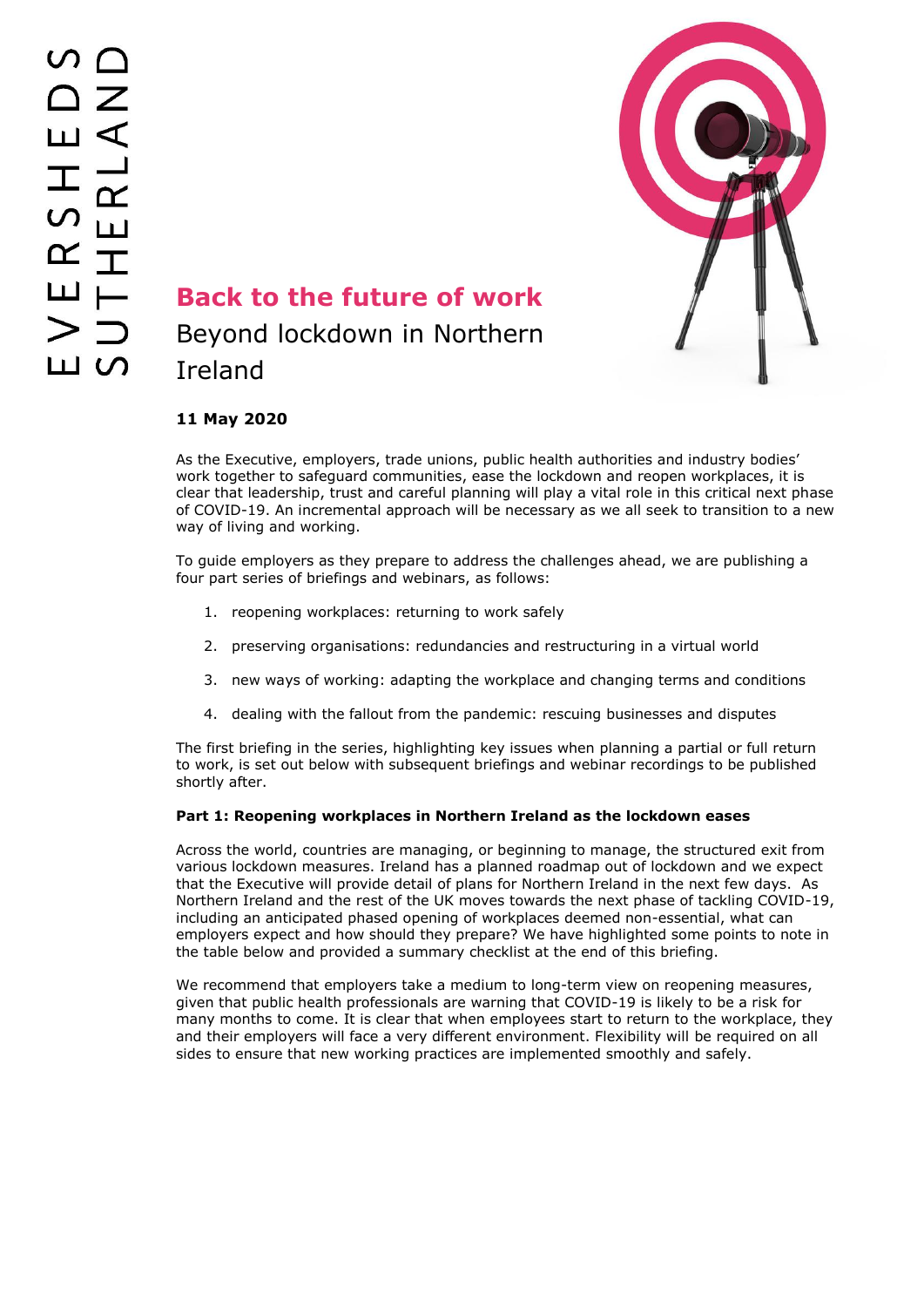| <b>Question</b>                                                                                             | <b>Points to note</b>                                                                                                                                                                                                                                                                                                                                                                                                                                                                                                                                                                                                                                                                                                                                                                                                                                                                                                                                                                                                                                                                                                    |
|-------------------------------------------------------------------------------------------------------------|--------------------------------------------------------------------------------------------------------------------------------------------------------------------------------------------------------------------------------------------------------------------------------------------------------------------------------------------------------------------------------------------------------------------------------------------------------------------------------------------------------------------------------------------------------------------------------------------------------------------------------------------------------------------------------------------------------------------------------------------------------------------------------------------------------------------------------------------------------------------------------------------------------------------------------------------------------------------------------------------------------------------------------------------------------------------------------------------------------------------------|
| What does the law say about<br>the employer's duty of care<br>as employees return to work?                  | Employers have a legal duty to ensure, so far as is reasonably<br>practicable, the health, safety and welfare at work of their<br>employees and anyone else who may be affected by the<br>employer's business. This would include conducting regular<br>risk assessments to identify COVID-19 related risk and<br>appropriate measures to control that risk, and reviewing them<br>on an ongoing basis.                                                                                                                                                                                                                                                                                                                                                                                                                                                                                                                                                                                                                                                                                                                  |
|                                                                                                             | Employees also have legal responsibilities: to take reasonable<br>care for their own and others' health and safety and to<br>cooperate with their employer to help them meet their duties.                                                                                                                                                                                                                                                                                                                                                                                                                                                                                                                                                                                                                                                                                                                                                                                                                                                                                                                               |
| Are there official constraints<br>on employers as they plan to<br>reopen workplaces?                        | Yes, business closure orders and restrictions on movement are<br>currently in place and should be observed until lifted. The NI<br>Executive and the Health & Safety Executive NI have issued<br>guidance which is expected to be updated again shortly.<br>Employers should refer to the latest guidance in their planning<br>and when carrying out risk assessments and implementing<br>measures.                                                                                                                                                                                                                                                                                                                                                                                                                                                                                                                                                                                                                                                                                                                      |
| Has the employer put in place<br>a Health and Safety (H&S)<br><b>COVID-19 protocol before</b><br>reopening? | A protocol/policy, which reflects the employer's COVID-19 risk<br>assessment measures, the latest guidance and the employer's<br>key aims, will support the detailed planning required before<br>workplaces reopen. As well as setting core principles to guide<br>managers, such a protocol might include measures such as<br>training employees on protective behaviours and the use of<br>PPE, undertaking regular H&S inspections, health screening<br>(see further below), distancing workstations, instituting<br>regular cleaning and encouraging hand-washing, avoiding or<br>limiting business travel and in person meetings, limiting<br>numbers in the workplace, guidance on the use of public<br>transport, staggering commuting times, staggering<br>shift/opening/break times, considering arrangements for<br>'queuing' to enter premises, reviewing the use of refreshment<br>areas, washrooms and other common areas, etc.<br>Ensure any proposed measures are first consulted upon with<br>any trade union H&S representatives and, once adopted, are<br>applied reasonably, fairly and consistently. |
| How has the employer<br>communicated with<br>employees?                                                     | Some employees may not want return to work due to health<br>fears. Involving any recognised H&S representatives in risk<br>assessment planning, and communicating openly with staff on<br>measures adopted to safeguard their health, will be important<br>to build employee trust, ensure a smooth transition back to<br>work and will reduce the risk of any employees having lawful<br>grounds to refuse a return to work (see below).                                                                                                                                                                                                                                                                                                                                                                                                                                                                                                                                                                                                                                                                                |
| Can an employer require<br>employees to attend work<br>when it reopens?                                     | An employer may require staff to attend their workplace if: the<br>work cannot be done from home (assuming no change to the<br>Executive guidance on this point); the organisation has not<br>been instructed to close; the employer can meet current<br>guidance (eg protecting the vulnerable, those shielding, and<br>rules on social distancing) and the employer ensures, as far as<br>is reasonably practicable, the health and safety of their<br>employees and makes adjustments for those with conditions<br>that amount to a disability. Care should be taken to avoid<br>making assumptions which expose the employer to potential<br>discrimination claims (such as whether or not an employee is<br>ready or able to return).                                                                                                                                                                                                                                                                                                                                                                               |

**The State**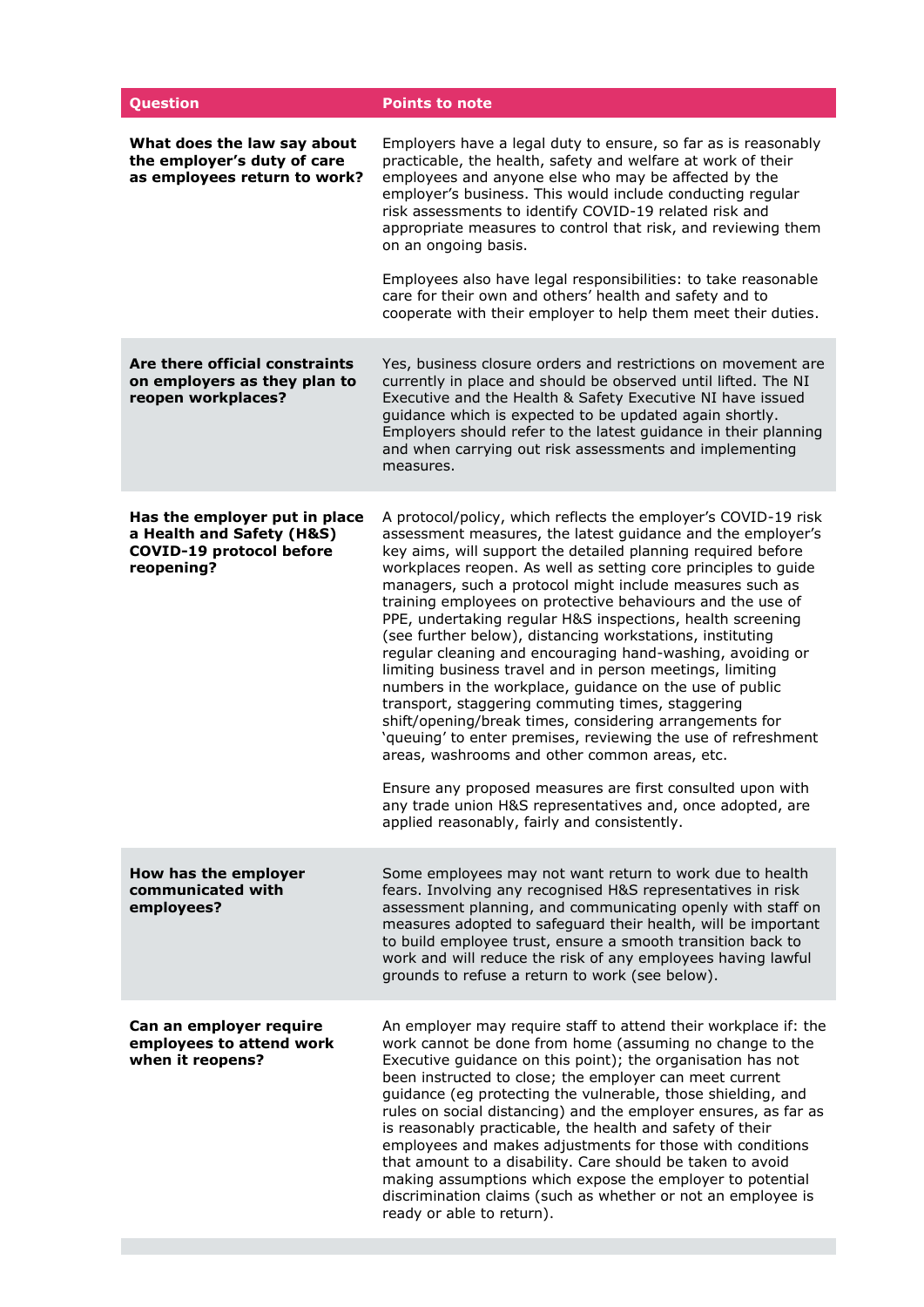| How can employers support<br>employees who may be<br>concerned about attending<br>work due to health concerns<br>related to COVID-19? | Addressing the COVID-19 risks and communicating mitigating<br>measures to employees will reduce the likelihood of any<br>employee reasonably believing that returning to work places<br>them in serious and imminent danger to their health.<br>Particular issues may arise for disabled, vulnerable or shielding<br>employees (or employees with such people in their household)<br>and, for the duration of the Coronavirus Job Retention Scheme<br>(CJRS), they may be eligible for, or should remain on, furlough<br>leave. Listen to the reasons for employees' concerns, try to<br>find an agreed resolution and keep records. However, if the<br>employee does not have reasonable grounds for his/her<br>refusal and the employer has complied with H&S duties and<br>current guidance (as outlined above), employers should act<br>carefully and sensitively, balancing individual employee<br>support, broader employee relations, risk and reputational<br>aspects.                                                                                         |
|---------------------------------------------------------------------------------------------------------------------------------------|------------------------------------------------------------------------------------------------------------------------------------------------------------------------------------------------------------------------------------------------------------------------------------------------------------------------------------------------------------------------------------------------------------------------------------------------------------------------------------------------------------------------------------------------------------------------------------------------------------------------------------------------------------------------------------------------------------------------------------------------------------------------------------------------------------------------------------------------------------------------------------------------------------------------------------------------------------------------------------------------------------------------------------------------------------------------|
| What about social distancing<br>in the workplace?                                                                                     | Employers will be required to put in place new social<br>distancing rules when workers start to return to work,<br>reflecting the latest guidance.<br>A radical re-think of the working environment is therefore<br>likely to be necessary, including access, layout, conditions of<br>use and more.                                                                                                                                                                                                                                                                                                                                                                                                                                                                                                                                                                                                                                                                                                                                                                   |
| Are there additional<br>considerations for those<br>employers partially reopening<br>workplaces?                                      | A phased or partial return to work will inevitably involve an<br>element of selection, such as which employees return from<br>furlough ahead of others. Employers should ensure that fair,<br>objective criteria are adopted, such as business-driven and<br>skills-based criteria, when selecting employees to return and<br>any recognised unions are involved, as appropriate. Keep<br>employees informed and communicate the process and<br>timescales.                                                                                                                                                                                                                                                                                                                                                                                                                                                                                                                                                                                                            |
| What happens if returning<br>employees breach social<br>distancing and other H&S<br>policies when at work?                            | Thought should be given as to how breaches of these policies<br>should be treated and with what level of severity. Disciplinary<br>procedures should be clear on this point, well-communicated<br>and sanctions should be proportionate and consistent.                                                                                                                                                                                                                                                                                                                                                                                                                                                                                                                                                                                                                                                                                                                                                                                                                |
| Can an employer undertake<br><b>COVID-19 testing and other</b><br>screening?                                                          | Depending on how it's carried out, it is likely that testing/other<br>screening will involve use of personal data and should then<br>take account of data privacy requirements, regulatory and<br>government guidance (which is continually evolving). Specific<br>advice should be taken. This is because information about an<br>individual's health is a 'special category' of personal data and<br>should only be processed in limited circumstances. In all<br>cases, personal data collected and processed must be limited<br>to what is necessary (in line with general data minimisation<br>requirements). In particular, a lawful basis is required for each<br>purpose for which the personal data will be processed (eg<br>used, shared etc); and an additional lawful basis is required<br>for the processing of special category personal data. The<br>applicable lawful basis in each case will be dictated by the<br>factual circumstances. Reliance on consent for staff screening<br>would be problematic and should be avoided wherever<br>possible. |
| <b>Should employers require</b><br>employees to report COVID-<br>19 symptoms?                                                         | Employers can request that staff report if they are infected or<br>have been exposed to infection, via dedicated communication<br>channels. Policies should address how to deal with employees                                                                                                                                                                                                                                                                                                                                                                                                                                                                                                                                                                                                                                                                                                                                                                                                                                                                         |

who appear unwell upon arrival at work or who fall sick during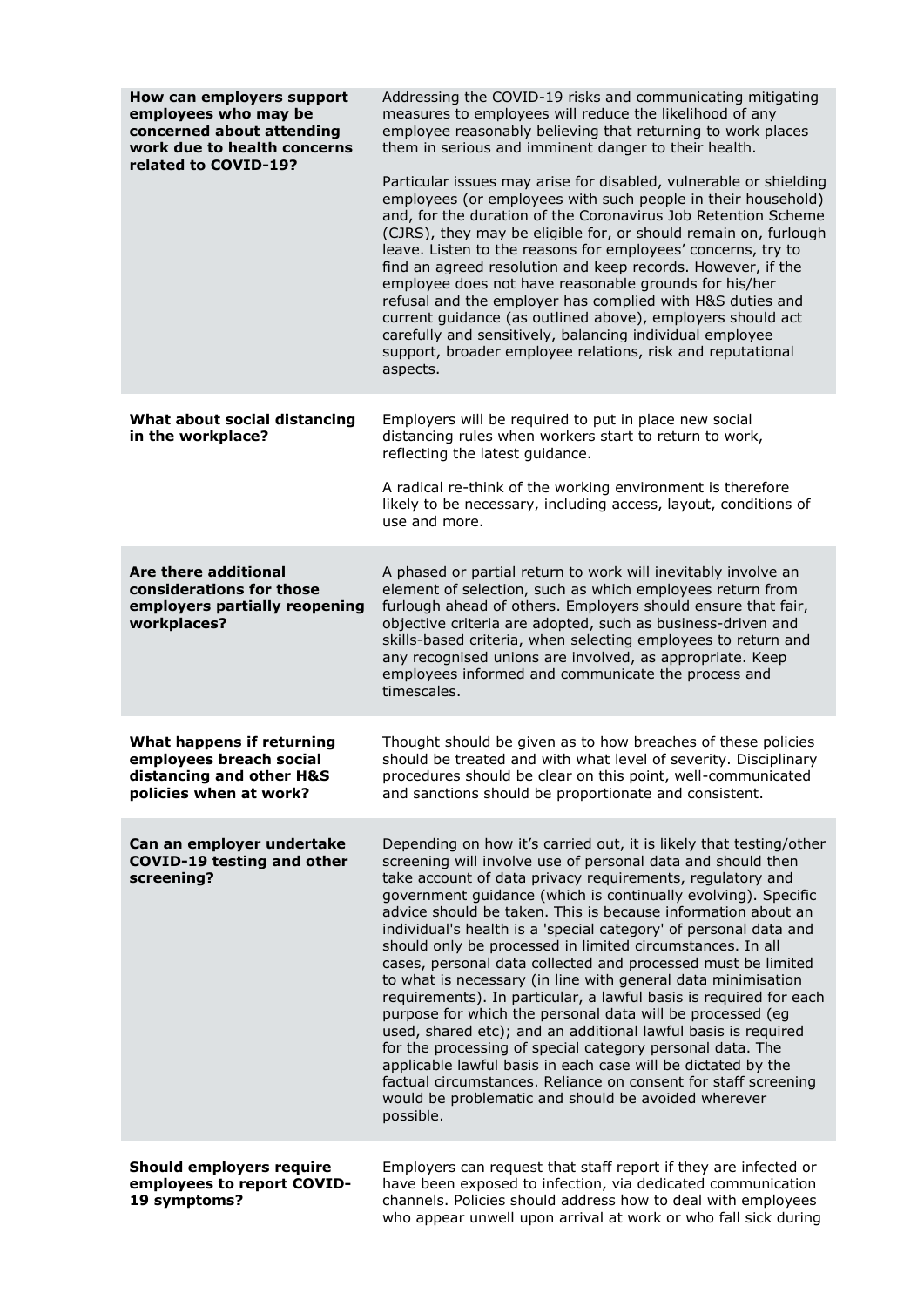|                                                                                                                              | the day. We anticipate that new government guidance will be<br>provided in this area.                                                                                                                                                                                                                                                                                                                                                                                                                                                                                                                          |
|------------------------------------------------------------------------------------------------------------------------------|----------------------------------------------------------------------------------------------------------------------------------------------------------------------------------------------------------------------------------------------------------------------------------------------------------------------------------------------------------------------------------------------------------------------------------------------------------------------------------------------------------------------------------------------------------------------------------------------------------------|
| If an employee cannot attend<br>the workplace due to COVID-<br>19 infection or self-isolation,<br>are they entitled to pay?  | Statutory sick pay is available in both instances (and company<br>sick pay, depending on the employer's policy). Alternately, for<br>those infected, for the duration of the CJRS and depending on<br>the length of sickness, employees may be eligible for furlough<br>leave. Sick workers should be actively encouraged to stay at<br>home and any incentives to return to work too early should be<br>avoided to protect other workers and maintain trust. Official<br>guidance setting out minimum periods for quarantine/self-<br>isolation must be observed.                                             |
| Is the employer prepared,<br>should there be a COVID-<br>19 outbreak in the<br>workplace?                                    | Despite taking all of the reasonable preventative measures<br>outlined above, there will be a risk of infection amongst<br>workers having returned to work. While employers should act<br>to prevent this happening in the first place, they should also<br>have a rapid response plan, for dealing with an outbreak, in<br>place before they reopen. It is expected that official guidance<br>will also provide further information on public health support<br>for employers in this respect.                                                                                                                |
| Will remote homeworking<br>continue (where<br>appropriate)?                                                                  | It is expected that remote working will still be encouraged, or<br>recommended as the default approach, by the Executive to<br>reduce the risk of contagion and to respond to those<br>employees reasonably concerned to avoid the workplace.<br>Employers should review their legal responsibilities for<br>ensuring a safe place of work at home and that working time<br>requirements are met, to ensure that employees continuing to<br>work remotely are able to function effectively and have<br>suitable financial, practical and mental health support.                                                |
| If an employee cannot attend<br>a reopened workplace due to<br>caring responsibilities, are<br>they entitled to pay?         | For the duration of the CJRS, employees who are unable to<br>work because they have caring responsibilities resulting from<br>COVID-19 can be furloughed. If the caring reasons are<br>unconnected with the virus, the employer should seek a<br>resolution such as agreement to unpaid or emergency<br>dependent leave, reduced hours etc.                                                                                                                                                                                                                                                                    |
| Can employees be<br>transferred, redeployed or<br>their jobs altered as part of<br>changes required to reopen<br>workplaces? | This will depend on the nature of the change (whether it is a<br>contractual change), the contract of employment and/or any<br>relevant policies. Employers should check whether there are<br>express or implied terms entitling them to require staff to<br>work from a different location or in an altered role. Even if<br>such a term exists, any such request would need to be a<br>reasonable one. If not, any changes will need the agreement<br>of individual employees or recognised unions representing<br>them under collective bargaining. We will be covering this<br>topic in a future briefing. |
| Are there any formalities<br>required when ending<br>furlough?                                                               | This will depend on the terms of the furlough leave, for<br>example, whether it involved a temporary change to<br>employment terms. Where employees simply return to their<br>pre-furlough employment contract, this should be confirmed in<br>writing. However, some employers may be seeking further<br>contractual change as part of a partial return or cost-cutting.<br>Looking ahead, employers may wish to consider seeking<br>agreement to revisions of employment contracts to allow for<br>further periods of lockdown (eg lay-off clauses or other<br>emergency measures to vary terms).            |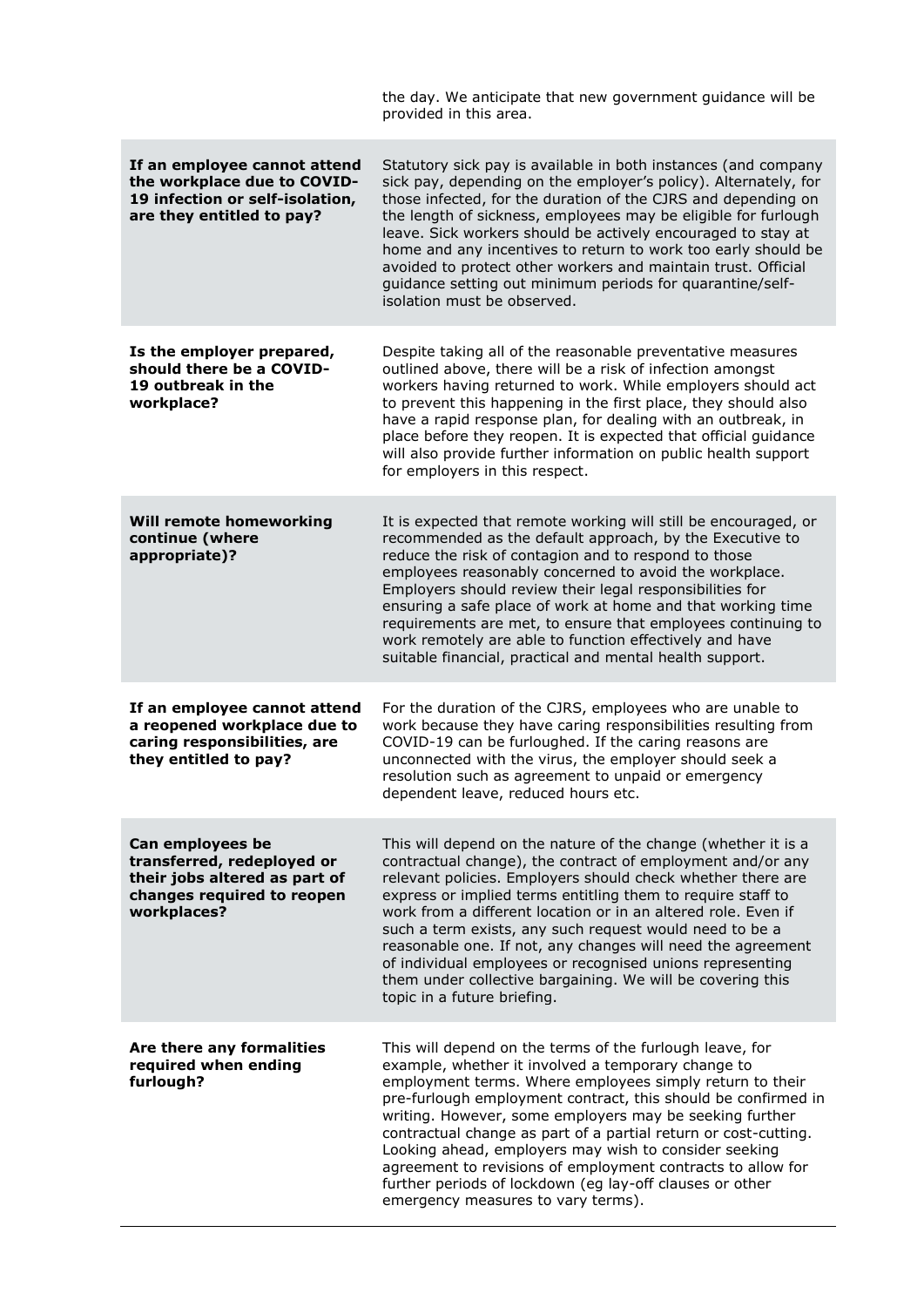#### **A useful checklist to support return to work planning**

We have outlined below some key considerations for returning to work:

- allow sufficient time for careful advance planning, including any consultation with representatives, before fixing a return to work schedule
- revise assessments of the likely COVID-19 risks to employees by returning to work
- consider consulting with recognised union H&S representatives, if any, on the risk assessments
- consider putting in place an employee representative body to discuss issues around return to the workplace
- devise measures to mitigate the identified risks
- pay attention to the particular needs of vulnerable, caring and shielding employees, those living with shielders and consider discrimination risks in all decision-making
- put in place a H&S COVID-19 return to work protocol/policy, reflecting risk assessments and measures
- take all possible steps to inform employees of the measures taken to reduce risks arising from COVID-19
- ensure that managers are fully briefed and able to respond appropriately to staff concerns
- adapt disciplinary and grievance polices to deal with COVID-19 specific issues such as failures to comply with social distancing
- consider requiring all employees returning to work to confirm they have understood and will abide by new workplace protection rules (e.g. on screening, social distancing, hygiene practices and self-reporting illness)
- to the extent that the measures necessitate changes in working arrangements, audit employee contracts and policies to determine if the changes can be introduced without the need to change employees' terms of employment (watch out for our briefing on changing terms in response to COVID-19)
- take advice on maintaining employee confidentiality and privacy when instituting COVID-19 infection control and screening measures
- consider a sustainable policy for staff who are continuing to work at home, who are shielding, caring and vulnerable and ensure that it is applied consistently, fairly and reasonably
- establish anonymous reporting for workers to report unsafe practices and be prepared to address any such reports rapidly
- be flexible organisations should prepare to change approach to maintain safe operations reflecting a fast-moving and evolving situation
- consider measures which may be necessary to make the business resilient in case of a further lockdown

#### **For further information, please contact:**



**Lisa Bryson** *Partner, Employment & Immigration*

+44 28 9526 2020 LisaBryson @eversheds-sutherland.ie



**Amy Collins** *Solicitor, Employment & Immigration*

+44 28 9526 2021 AmyCollins @eversheds-sutherland.ie